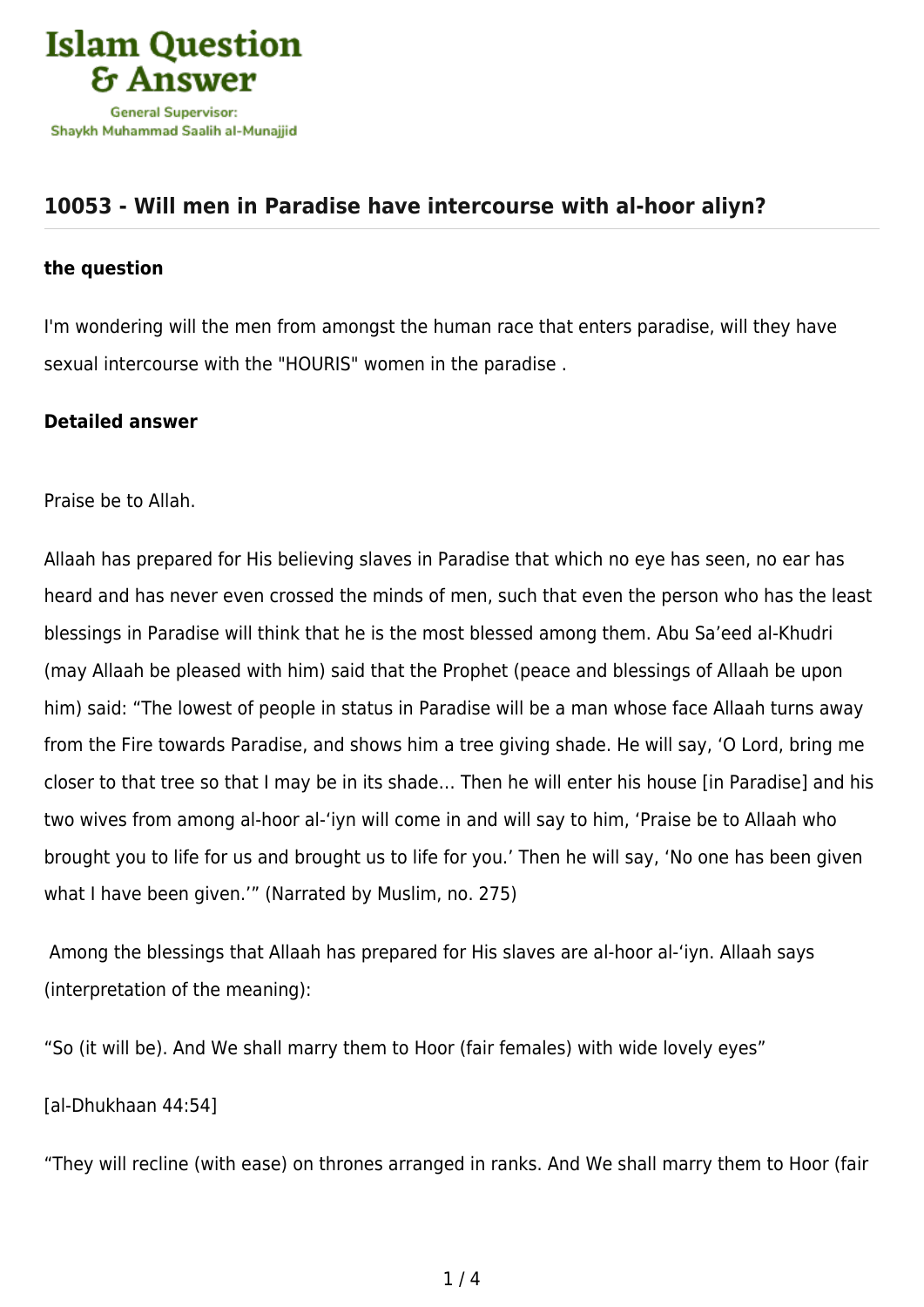

females) with wide lovely eyes

[al-Toor 52:20]

 Al-hoor al-'iyn are extremely beautiful, such that the marrow of their shins will be visible from beneath their garments. Every man who enters Paradise will have two wives from among al-hoor al-'iyn. Allaah says, describing them (interpretation of the meaning):

"Therein (Gardens) will be Khayraatun‑Hisaan [fair (wives) good and beautiful];

Then which of the Blessings of your Lord will you both (jinn and men) deny?

Hoor (beautiful, fair females) guarded in pavilions;

Then which of the Blessings of your Lord will you both (jinn and men) deny?

With whom no man or jinni has had Tamth [opening their hymens with sexual intercourse] before them.

Then which of the Blessings of your Lord will you both (jinn and men) deny?

Reclining on green cushions and rich beautiful mattresses."

[al-Rahmaan 55:70-76]

 "And (there will be) Hoor (fair females) with wide lovely eyes (as wives for Al-Muttaqoon – the pious).

Like unto preserved pearls"

[al-Waaqi'ah 56:22-23]

It was narrated from Abu Hurayrah (may Allaah be pleased with him) that the Prophet (peace and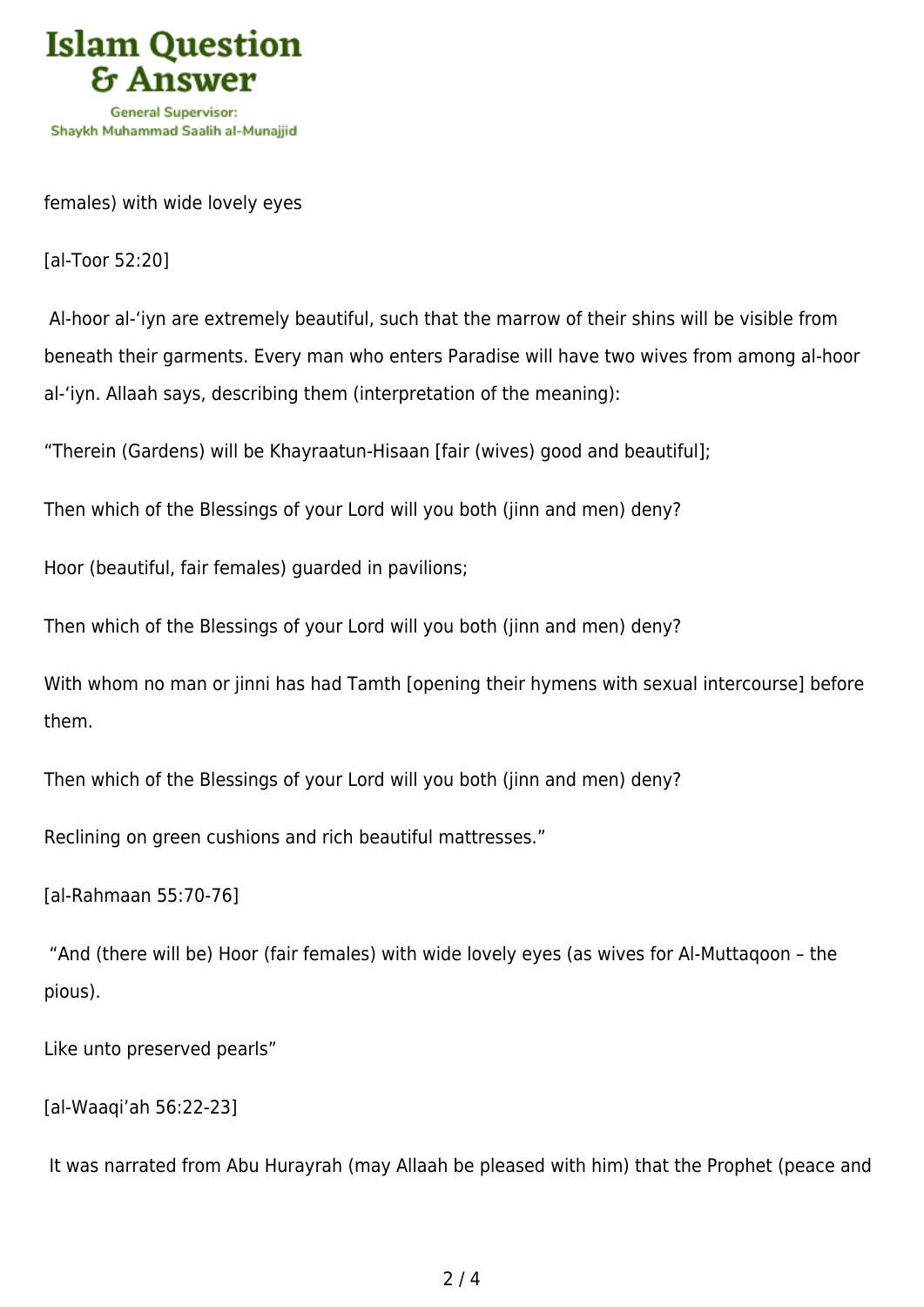

blessings of Allaah be upon him) said: "The first group will enter Paradise looking like the moon on the night when it is full, and those who follow them will be like the brightest shining star in the sky. Their hearts will be as one, and there will be no hatred or jealousy among them. Each man will have two wives from among al-hoor al-'iyn, the marrow of whose calves can be seen from beneath the bone and flesh." (Narratedby al-Bukhaari, no. 3014)

 It was narrated that Anas ibn Maalik (may Allaah be pleased with him) said: "I heard the Messenger of Allaah (peace and blessings of Allaah be upon him) say: 'Going out and coming back for the sake of Allaah is better than this world and all that is in it. And a spot the size of the bow of one of you in Paradise – or a spot the size of his whip – is better than this world and all that is in it. If a woman from among the people of Paradise were to look at the people of this earth, she would light up all that is in between them and fill it with fragrance. The veil on her head is better than this world and all that is in it.'" (Narrated by al-Bukhaari, no. 2587)

 A man will have intercourse in Paradise with his wives from among al-hoor al-'iyn and his wives from among the people of this world, if they enter Paradise with him. A man will be given the strength of a hundred men to eat, drink, feel desire and have sexual intercourse. It was narrated from Anas (may Allaah be pleased with him) that the Prophet (peace and blessings of Allaah be upon him) said: "The believer in Paradise will be given such and such strength for sexual intercourse." He was asked, "O Messenger of Allaah, will he really be able to do that?" He said, "He will be given the strength of one hundred (men)." (Narrated by al-Tirmidhi, no. 2459. He said, (it is) saheeh ghareeb).

 It was narrated from Zayd ibn Arqam that the Messenger of Allaah (peace and blessings of Allaah be upon him) said: "A man among the people of Paradise will be given the strength of a hundred men for eating, drinking, desire and sexual intercourse. A man among the Jews said, 'The one who eats or drinks needs to excrete!' The Messenger of Allaah (peace and blessings of Allaah be upon him) said to him: 'The excretion of any one of them will be in the form of sweat which comes out